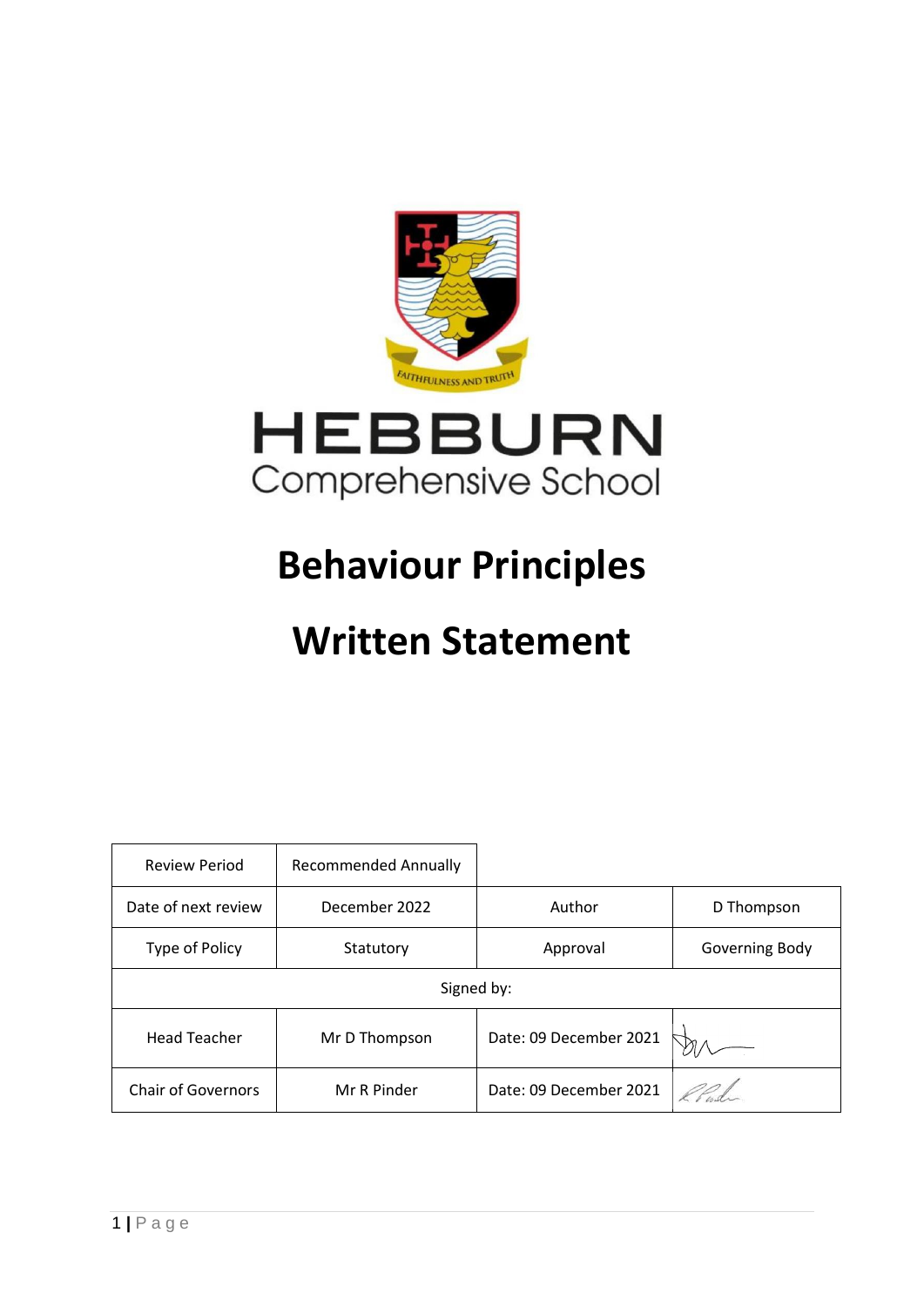## **Behaviour Principles Written Statement**

This document is not policy or practice, rather it is a statement to set out Hebburn Comprehensive's broad principles and values in relation to behaviour that is both expected and promoted across the school.

The principles set out in this document are the responsibility of the Head Teacher, who will work closely with the senior leadership team and other staff to ensure that our high standards are maintained.

At Hebburn Comprehensive School, we seek to uphold high standards of behaviour that are guided by the principles within this statement.

### **Principles**

- The school's primary concern is the safety, wellbeing and education of all pupils. Any actions taken in cases of poor behaviour are done so with the intention of upholding these values, to ensure the wellbeing, academic progress and safeguarding of all pupils.
- All members of the school community must be treated inclusively and be free from any form of discrimination or prejudice.
- The school will create and maintain an atmosphere and an ethos of tolerance, equality, diversity, respect, understanding, kindness and a sense of belonging throughout the school community in its everyday practice.
- All children, staff and visitors should feel safe in the school environment at all times through high-quality care, guidance and support.
- All pupils have a right to fulfil their personal and academic potential and feel they are valued members of the school community, by both their peers and staff, and should be free from any form of bullying or discrimination.
- Rules and policies should be consistently applied across the school; where sanctions and punishments are exercised, they should be proportionate and in line with the school's Behaviour and Rewards Policy.
- Good behaviour around school should be acknowledged and rewarded.
- At Hebburn Comprehensive, we want to foster a community and collective ethos amongst all members of the school and promote values of caring, empathy, teamwork and coordination.
- In cases of poor pupil behaviour, pupils'special educational needs and disabilities will be taken into account. Support will be given alongside any sanctions that are applied.
- Any kind of violence or threatening or abusive behaviour by pupils or parents/carers towards school staff will not be tolerated. There is a separate statement in our Behaviour and Rewards Policy that sets out our expectations.
- Guidance on the use of reasonable force is set out in our Behaviour and Rewards Policy.